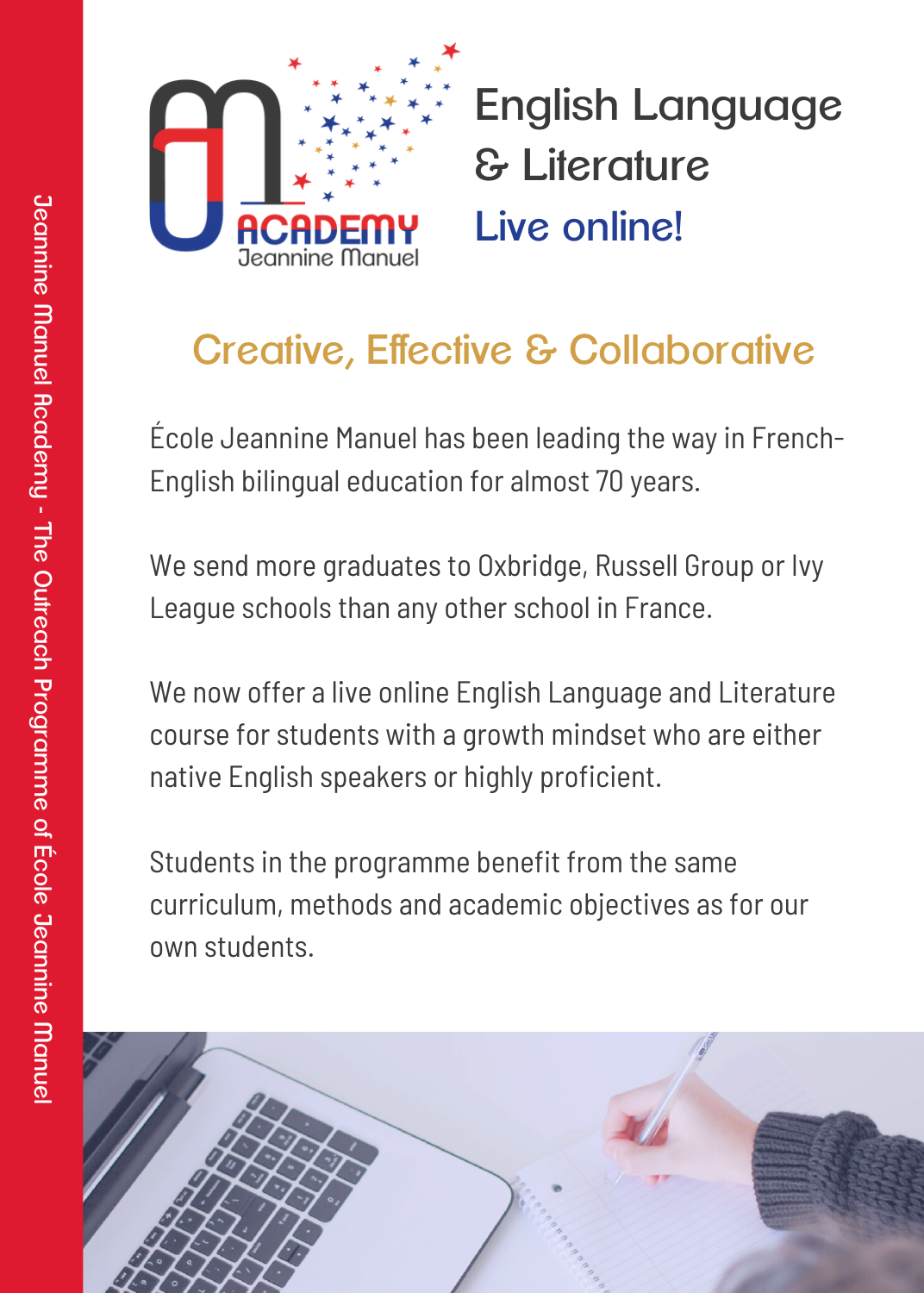# **Creative**

Younger students develop their **reading and comprehension skills** while also progressing in their written English through **creative writing projects**.

Older students discover classic and contemporary literature and develop their **oral and written skills** through **analytical and creative assignments**.

# **Effective**

Focused, regular sessions to sustain **active engagement**.

Quick formative feedback on **short weekly assignments** to consolidate skills.

Report cards, achievement certificates and personalised monitoring to promote a **growth mindset**.

Opportunities for older students to sit **international language examinations**, such as First Language English and Literature Cambridge IGCSEs.

# **Collaborative**

**Peer learning** and **collaborative projects** to promote student engagement and interaction.

Team building and special activity events.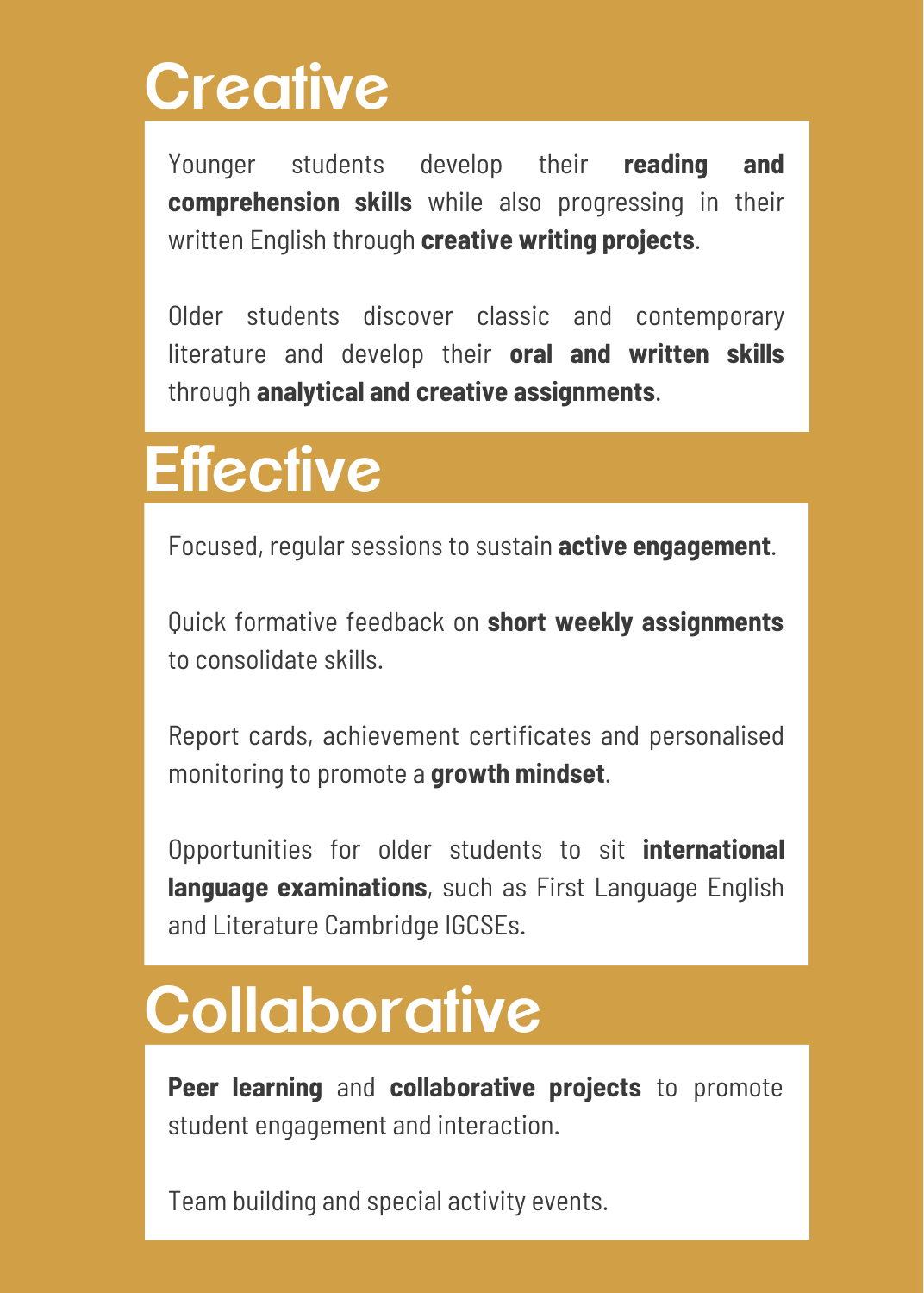#### **For whom**

CM1 to 2de (Year 5 to Year 11 - 4th to 10th grade) Excellent or native English speakers

#### **Classes**

An average of 6 students

#### **Schedule**

3 hours weekly divided into two 45-minute classes and one 90-minute class 4 in-person halfdays of special activities at École Jeannine Manuel Paris

#### **When**

September to June for 32 weeks Registrations open in May

**Fees**

€ 3360

### **Q U E S T I O N S ?**

Visit our website to discover the syllabus, year by year: **[ecolejeanninemanuel.org/en/online-english-programme/](https://ecolejeanninemanuel.org/en/online-english-programme/)**

Contact us at **english@jmacademy.org**